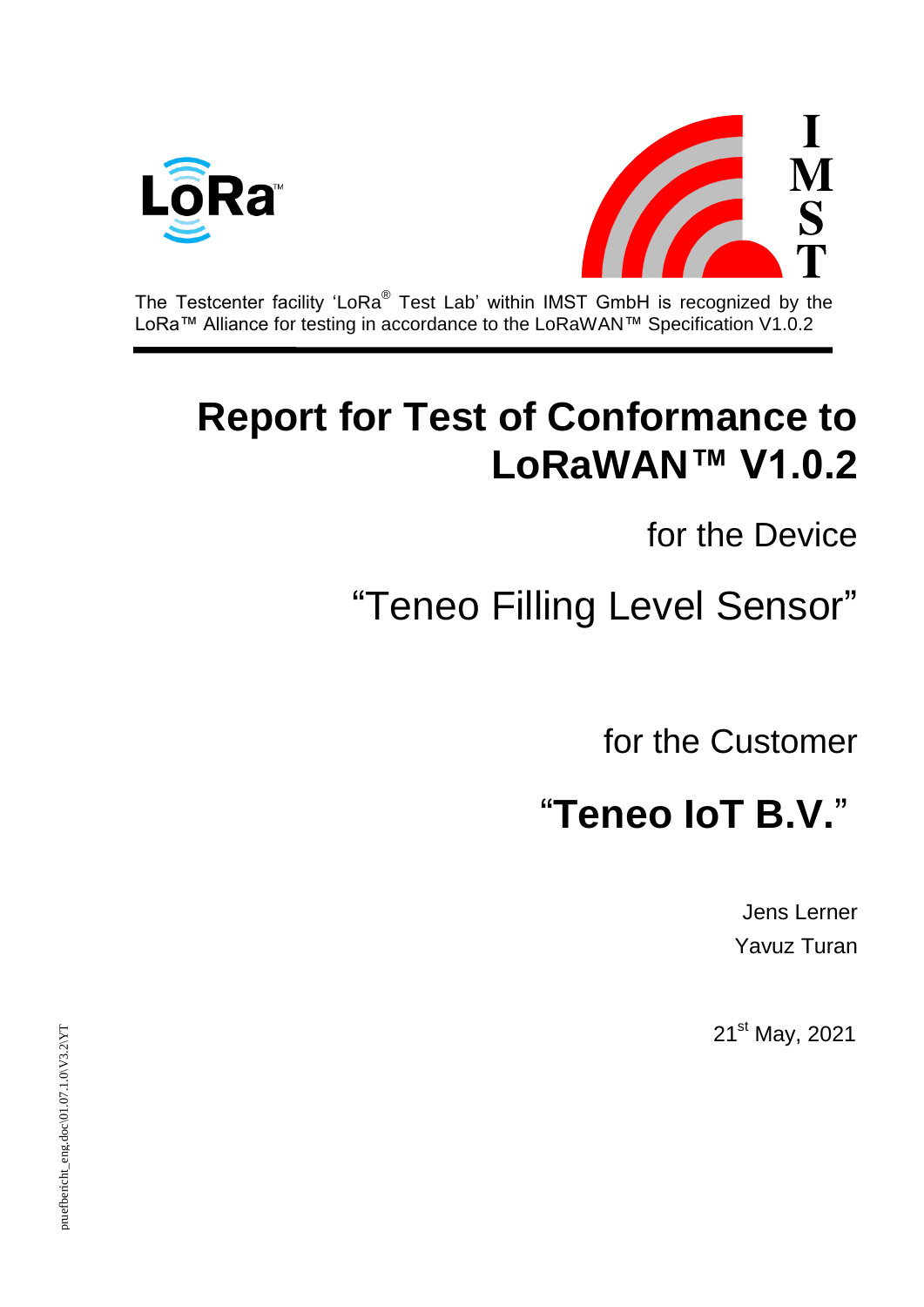## **Administrative Summary**

Location: IMST GmbH, Test Centre, Kamp-Lintfort, Germany Responsible Test Engineer: Yavuz Turan, Jens Lerner

Subject: Test of Conformance to LoRaWAN™ Specification V1.0.2

Company and Contact Information: Teneo IoT B.V. Inou Heideman Landbouwstraat 5-06 7101 EK Winterswijk **Netherlands** Tested Device: Teneo Filling Level Sensor Hardware version: id1987984\_D Firmware version: V1.12 (commit: 22f5b29dc1) End-device identifier: TBV-01DST-01LR LoRa Device Class: A LoRaWAN Specification version: V1.0.2 Certification requirements: LoRa End Device Certification EU Version 1.6 Frequency band(s) tested: 868 MHz Test Equipment: Test Software Version: 1.1.16 IMST LGW (iC880A + Raspberry Pi): Gateway software version 5.0.1 Packet forwarder software version 4.0.1

Test Result: PASS

Quality Engineer: Jens Lerner

Date: May 21<sup>st</sup>, 2021

The Test Report, No. 6210387 has the following conclusion:

**The device has PASSED the tests hereunder.**

Responsibility:  $\iiint_{\mathcal{U}} \mathcal{U} \setminus \mathcal{U}$  Approved: Yavuz Turan Jens Lerner Test Engineer Quality Engineer

Copyright Notice & Disclaimer: No part of this test report may be reproduced without written permission of IMST GmbH. The test results herein only refer to the tested sample. IMST<br>GmbH cannot be made responsible for any ge tion of the tested sample(s) is prohibited and leads to invalidity of this report.

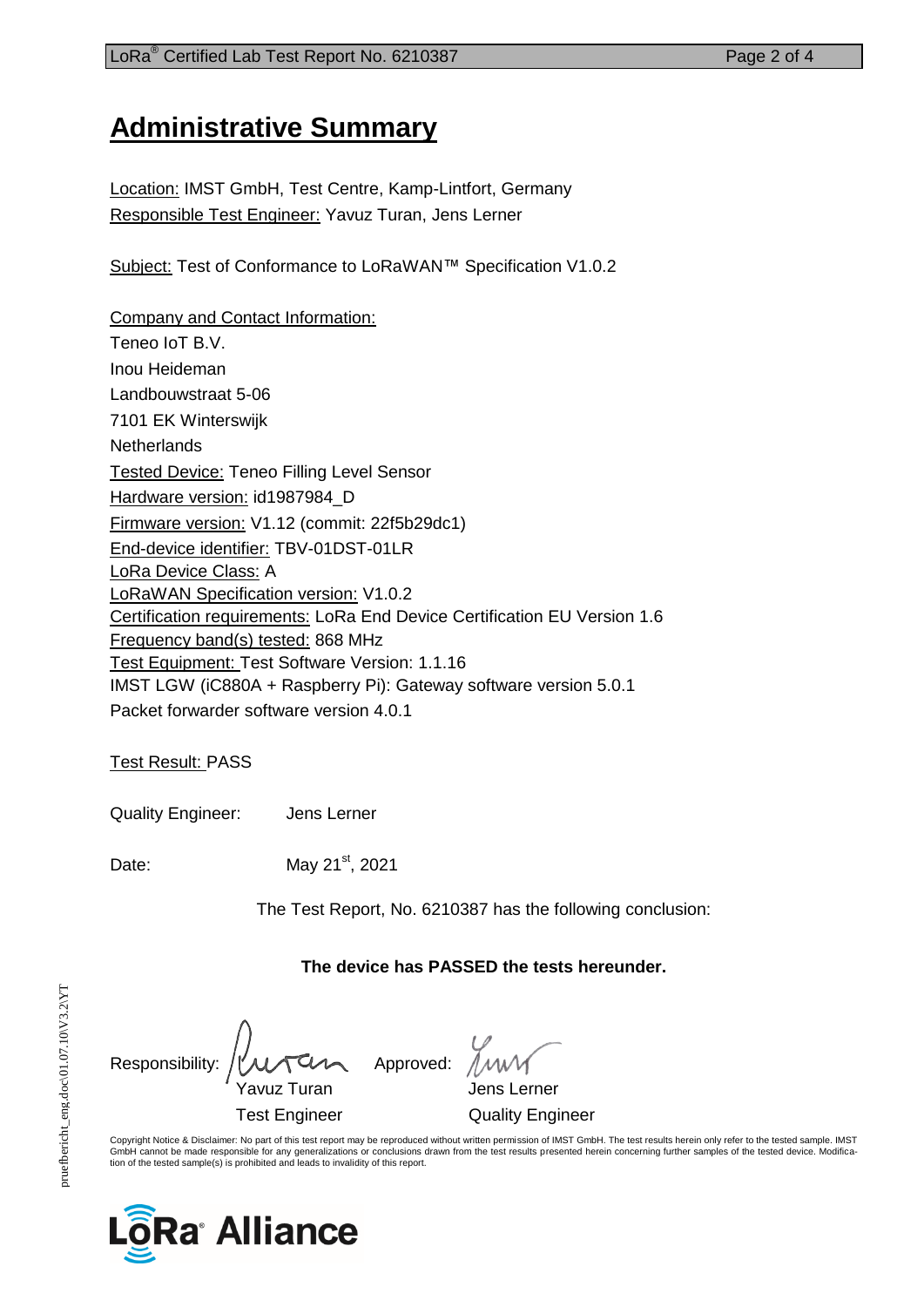## **1 Description of the Device Under Test (DUT)**

## 1.1 General

| <b>Item</b>                         | Value                                                          |
|-------------------------------------|----------------------------------------------------------------|
| Product name                        | <b>Teneo Filling Level Sensor</b>                              |
| Product Vertical(s)                 | <b>Cities</b>                                                  |
| Series (if any)                     |                                                                |
| <b>Hardware Version</b>             | id1987984 D                                                    |
| Firmware Version                    | V1.12 (commit: 22f5b29dc1)                                     |
| Type of DUT                         | Module <b>⊠</b> End Device/Sensor <b>□</b> others              |
| Geographical area of operation      | ⊠ Europe O USA                                                 |
| Operating frequency                 | 433 MHz                                                        |
|                                     | $\boxtimes$ 868 MHz                                            |
|                                     | $\Box$ 915 MHz                                                 |
| Adaptive Data Rate (ADR) supported? | $\boxtimes$ Yes $\Box$ No                                      |
| Optional data rates supported?      | $\boxtimes$ DR6 $\Box$ DR7                                     |
| Activation possibilities            | $\boxtimes$ Over the air $\Box$ by personalization $\Box$ both |
| Test According LoRaWAN™ Spec        | □ V1.0.1 ⊠ V1.0.2                                              |
| <b>Output Power</b>                 | 14 dBm                                                         |
| Number / Type of Antenna(s)         | 1/ PCB antenna                                                 |
| Antenna Gain                        | $-7.3$ dBd                                                     |

#### **Table 1 Device Information**

### 1.2 DUT Modes of Operation

During the tests the device operated in the following modes:

- Test mode according to document ["LoRa](javascript:__doPostBack() Alliance End Device certification Requirements for EU863-870 MHz Version 1.6" Chapter 2.

### 1.3 DUT Setup



**Figure 1 DUT Setup**